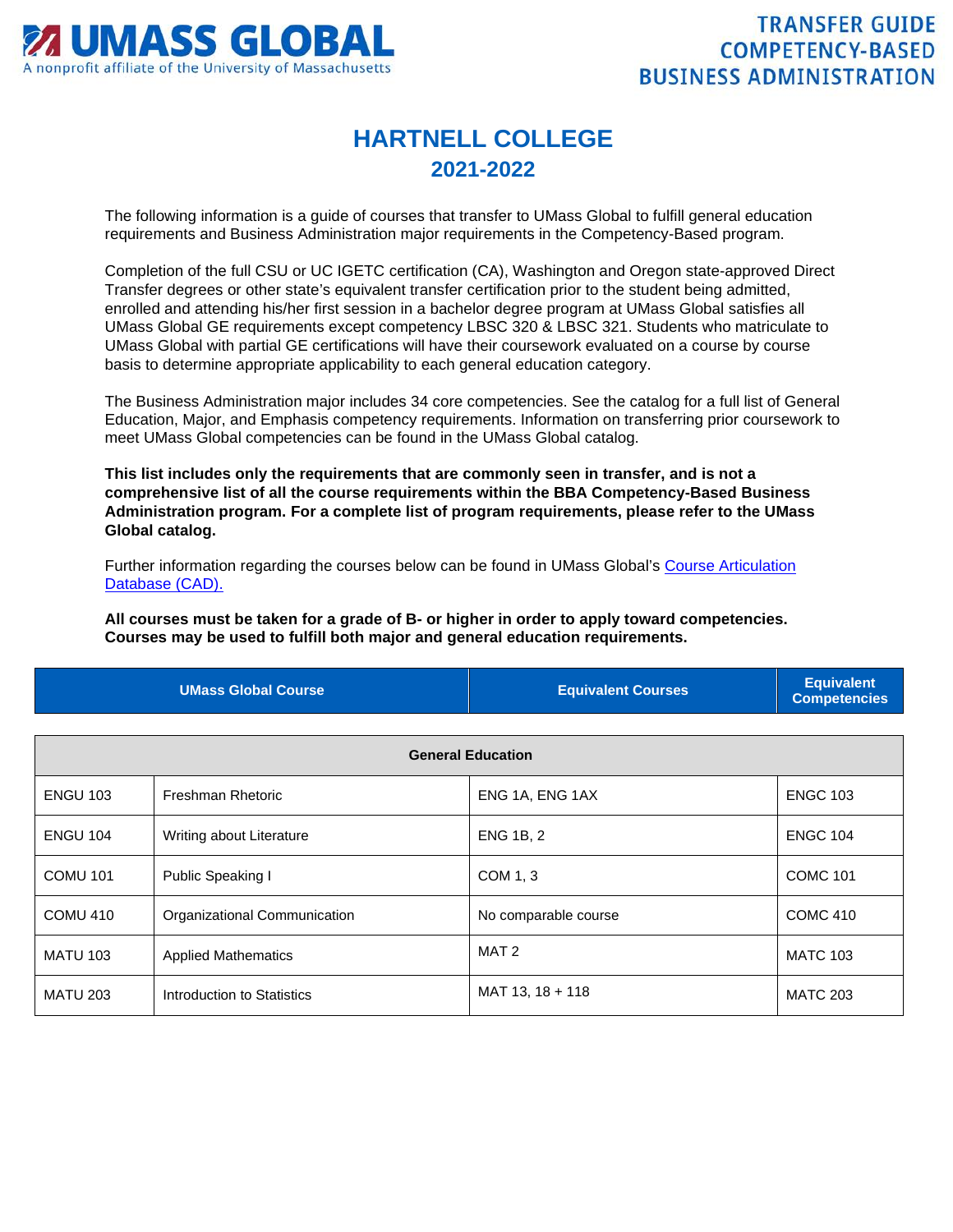|            |                                   | ART 1A, 1B, 10                                     |                                  |
|------------|-----------------------------------|----------------------------------------------------|----------------------------------|
|            | Any 9 Credits of Humanities       | ASL 1, 2, 3                                        | <b>PHLC 110</b><br>HUMC 110, 115 |
|            |                                   | <b>BUS 175</b>                                     |                                  |
|            |                                   | COM 2, 3, 4, 5, 8                                  |                                  |
|            |                                   | ENG 17, 22, 24, 26, 31, 32, 33, 41, 44A, 44B,      |                                  |
|            |                                   | 46A, 46B, 47A, 47B, 48                             |                                  |
|            |                                   | ETH 6*, 7, 12                                      |                                  |
|            |                                   | HIS 47, 55                                         |                                  |
| Humanities |                                   | IDS 1*, 2*                                         |                                  |
|            |                                   | MUS 1A, 2, 5, 6, 7, 8, 46, 47, 48, 49              |                                  |
|            |                                   | PHL 2, 10, 15                                      |                                  |
|            |                                   | PHO <sub>1</sub>                                   |                                  |
|            |                                   | SOC 30*                                            |                                  |
|            |                                   | SPA 1, 1S, 1X, 2, 2S, 2X, 3, 3S, 4, 4S             |                                  |
|            |                                   | TAC 1, 2, 3, 7, 23, 50                             |                                  |
|            |                                   | *Cannot Double Count with Social Science           |                                  |
|            |                                   | Requirement                                        |                                  |
|            |                                   | ABT 90, 92, 135                                    |                                  |
|            |                                   | ANT <sub>1</sub>                                   |                                  |
|            |                                   | AST 1, 1L                                          |                                  |
|            |                                   | BIO 1, 2, 3, 5, 6, 6L, 10, 11, 12, 13, 18, 20, 27, |                                  |
|            |                                   | 30, 42, 47, 48, 48L                                |                                  |
| Natural    |                                   | CHM 1A, 1B, 12A, 12B, 22, 23, 60                   | NSCC 115, 110                    |
| Sciences   | Any 6 Credits of Natural Sciences | GEG <sub>1</sub>                                   |                                  |
|            |                                   | GEL 1, 2, 6, 25                                    |                                  |
|            |                                   | MET <sub>1</sub>                                   |                                  |
|            |                                   | <b>NUTR 1, 51</b>                                  |                                  |
|            |                                   | OCN <sub>1</sub>                                   |                                  |
|            |                                   | PHY 2A, 2B, 4A, 4B, 4C, 10, 32                     |                                  |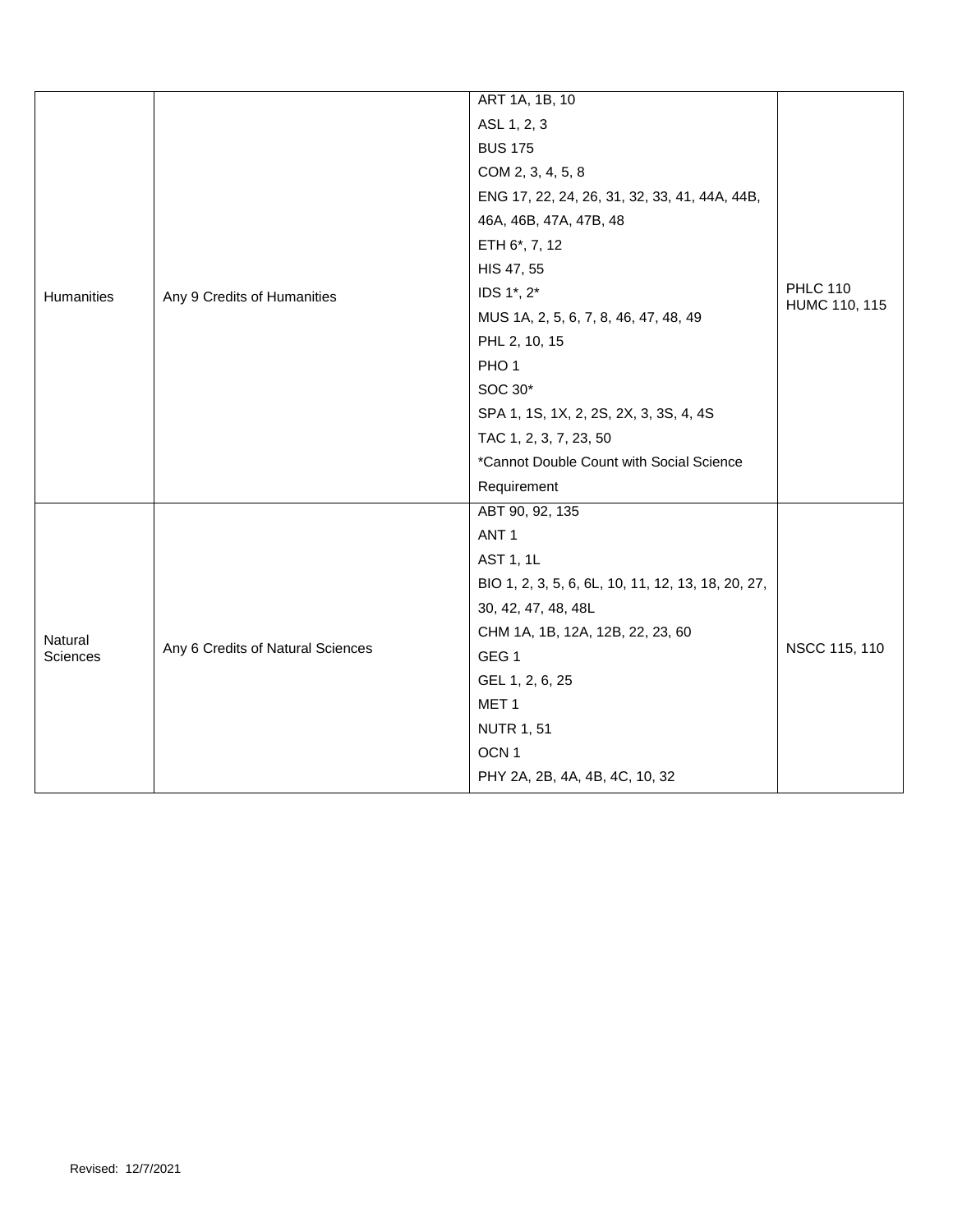| LBSU 302 &<br><b>LBSU 304</b> | Information Fluency and Academic Integrity &<br>Liberal Arts Core Foundations | Cannot be satisfied in transfer                | LBSC 320 & 321 |
|-------------------------------|-------------------------------------------------------------------------------|------------------------------------------------|----------------|
|                               |                                                                               | Requirement                                    |                |
| Social Sciences               |                                                                               | *Cannot Double Count with Humanities           |                |
|                               |                                                                               | SOC 1, 5, 12, 20, 30*, 41, 42                  |                |
|                               |                                                                               | SJS 20, 22                                     |                |
|                               | Any 9 Credits of Social Sciences                                              | PSY 2, 6, 9, 10, 12, 14, 15, 22, 25, 41, 42    | SOSC 110, 115  |
|                               |                                                                               | POL 1, 2, 3, 5, 6                              |                |
|                               |                                                                               | <b>LAW 41</b>                                  |                |
|                               |                                                                               | IDS 1*, 2*                                     |                |
|                               |                                                                               | 46B, 49A, 49B                                  |                |
|                               |                                                                               | HIS 4A, 4B, 5A, 5B, 6, 10, 17A, 17B, 40, 46A,  |                |
|                               |                                                                               | <b>GEG 10</b>                                  |                |
|                               |                                                                               | ETH 1, 2, 3, 4, 5, 6*                          |                |
|                               |                                                                               | ECO 1, 5, 10                                   |                |
|                               |                                                                               | 27, 53, 54                                     |                |
|                               |                                                                               | ECE 1, 2, 4, 6, 9, 10, 11, 12, 19, 20, 24, 26, |                |
|                               |                                                                               | ANT 2, 10, 20                                  |                |
|                               |                                                                               | ADJ 1, 2, 3, 4, 5, 10, 33, 51                  |                |

| <b>Business Core</b> |                                        |                      |                                 |
|----------------------|----------------------------------------|----------------------|---------------------------------|
| ACCU <sub>201</sub>  | Principles of Accounting I             | <b>BUS1A</b>         | ACCC 210, 215,<br>220, 225, 230 |
| ACCU 202             | Principles of Accounting II            | <b>BUS 1B</b>        | ACCC 235, 240                   |
| <b>FINU 305</b>      | <b>Business Finance</b>                | No comparable course | <b>FINC 305</b>                 |
| <b>ECNU 201</b>      | Principles of Macroeconomics           | ECO <sub>1</sub>     | <b>ECNC 201</b>                 |
| <b>ECNU 202</b>      | Principles of Microeconomics           | ECO <sub>5</sub>     | ECNC 202, 205                   |
| <b>MGTU 400</b>      | <b>Global Environment of Business</b>  | No comparable course | MGTC 400, 405                   |
| <b>MGTU 310</b>      | Legal Environment of Business          | <b>BUS 18</b>        | MGTC 305, 310,<br>315           |
| OLCU 350             | Leadership and Professional Ethics     | No comparable course | OLCC 305, 355                   |
| <b>CSCU 200</b>      | Intro to Computers and Data Processing | <b>BUS 50</b>        | <b>CSCC 200</b>                 |
| <b>MGTU 301</b>      | Principles of Management               | No comparable course | <b>MGTC 301</b>                 |
| <b>MKTU 301</b>      | <b>Principles of Marketing</b>         | No comparable course | MKTC 301, 305                   |